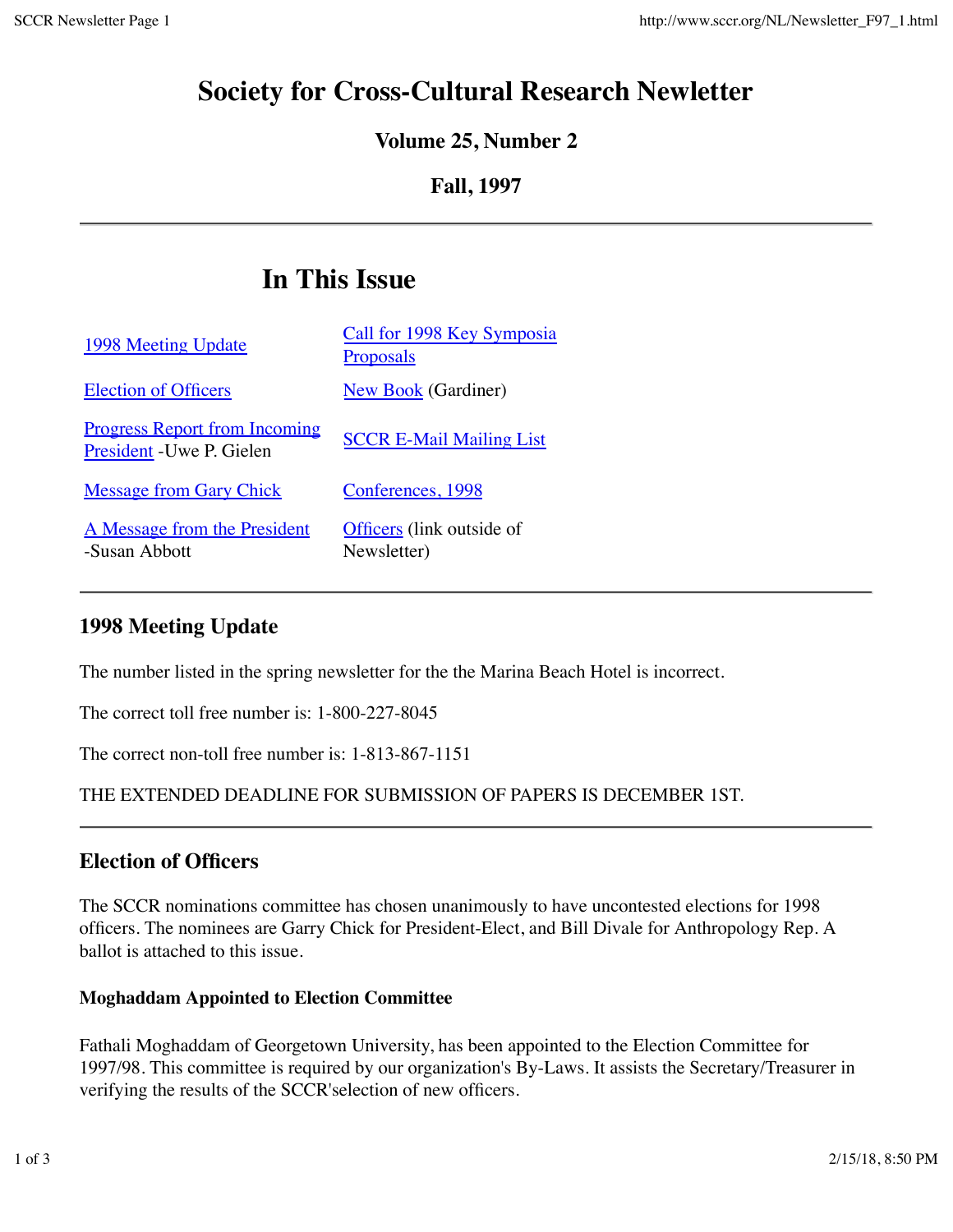#### MOGHADDF@GUNET.GEORGETOWN.EDU

### **A Progress Report from Incoming President**

#### **Uwe P. Gielen**

Plans are well underway for our forthcoming annual meeting in St. Petersburg, Florida. We will meet together with the Association for the Study of Play (TASP) in a beautiful hotel located right on the waterfront.

On Thursday morning our first keynote speaker will be **Charles D. Spielberger**, Distinguished Research Professor at the University of South Florida and he will discuss Cross- Cultural Measurement of Emotional States and Personality Traits. Charlie is widely recognized as one of the world's leading authorities on the psychological study of stress and emotions, and their measurement. His anxiety and anger scales have been used in over 40 cultures. A former president of the American Psychological Association, he is the current President-Elect of the International Association of Applied Psychology. Later in the day, **Juris G. Draguns**, of The Pennsylvania State University will present a second keynote address on Psychotherapy Across Cultures: From Description Through Conceptualization Toward Investigation. For many years, Juris has been a leading authority on the cross- cultural study of psychopathology, psychotherapy, and healing. Most recently, he co-authored a chapter on Psychopathology and Culture which appeared in the new Handbook of Cross-cultural Psychology. In addition, we can look forward to the TASP keynote address by **Gary Chick** and, of course, to **Susan Abbott's Presidential Address** later in the meeting.

A sampling of other contributions includes **Harry Gardiner**'s round-table on The Family and Children in Cross- cultural Research: What Does the Future Hold?; **V.K. Kumar**'s Symposium on Alternative Healing Approaches; **Laura Sidorowicz**'s Symposium on Cross-cultural Explorations of Gender and Sexuality; **Ron Rohner'**s session on Parental Acceptance-Rejection Correlates of Mental Health and Illness: Cultural and Ethnic Variations; **Susan Abbott**'s session on Children, Adolescents, and Parents in Three Cultures; and **Judith Gibbon**'s symposium on Socialization of Adolescent Boys: Anthropological and Psychological Perspectives.

This year's deadline for submissions was earlier than usual because we wanted to get a head start in organizing the conference. However, feel free to send in your submissions-- The deadline has been extended to December first.

The program for the 1998 conference promises to be an especially rich one. Cross-cultural research is alive and well, and we are finally beginning to have a real impact on mainstream disciplines. See you in St. Petersburg!

### **Message from Gary Chick**

#### **President-Elect-In-Waiting**